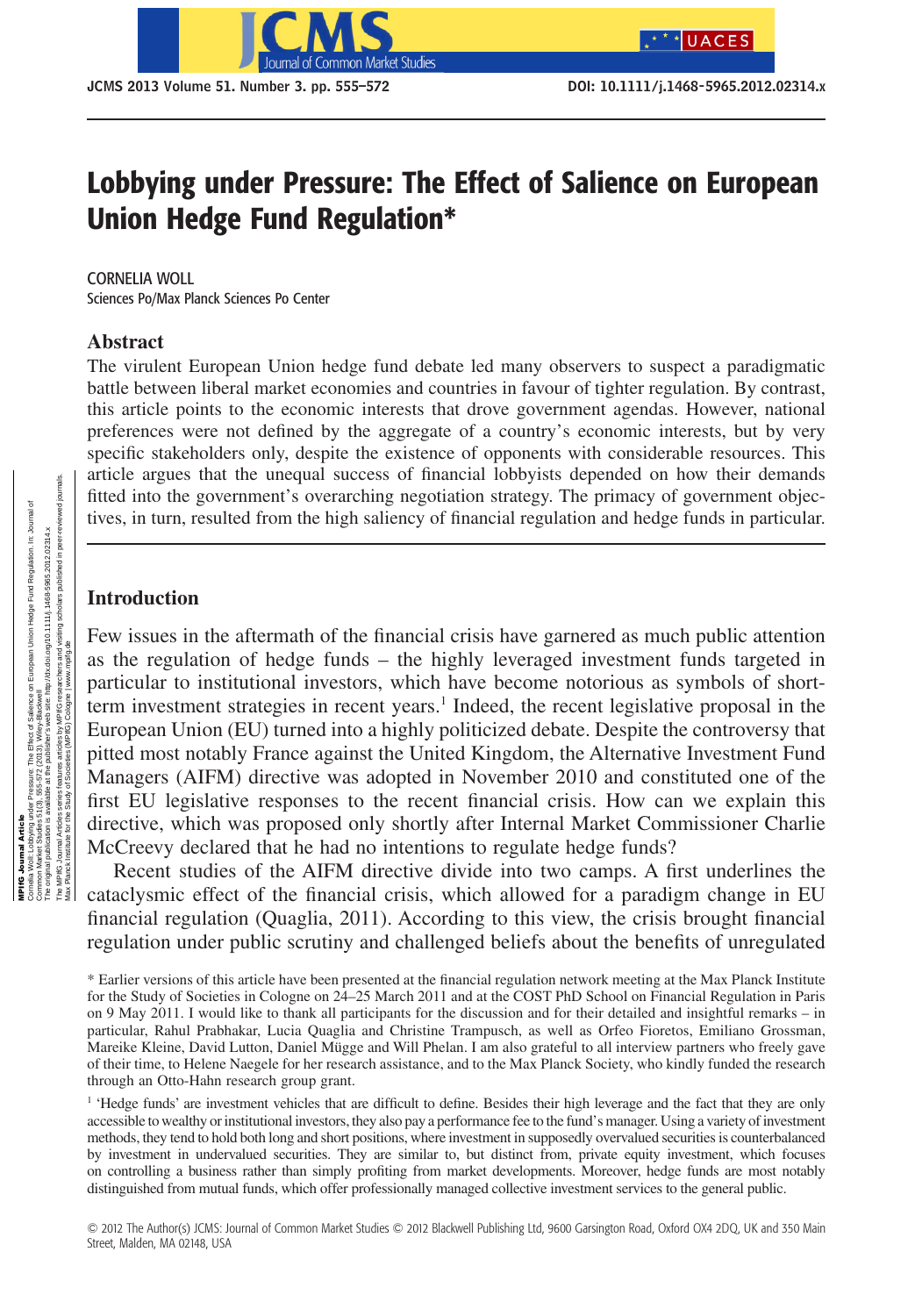markets and light-touch regulation (Moschella, 2010). The second camp cautions against an overly optimistic assessment of the scope of the AIFM directive. Although they do acknowledge increasing activism of the European Commission and countries in favour of financial regulation, they characterize the commitments as mainly symbolic politics and 'gesturing' (Buckley and Howarth, 2010; Lutton, 2008). To them, the AIFM directive has been substantially watered down by the lobbying of the financial industry in the United Kingdom (Buckley and Howarth, 2011; Lutton, 2011). Despite the financial crisis, the lobbying of the financial industry in favour of light-touch regulation is more decisive than attempts to regulate financial markets (see also Mügge, 2011). The underlying assumption in these accounts, one common in studies of financial regulation in Europe, is that narrow financial industry interests push for no or little regulation. They are opposed by an alliance between enlightened regulators and countries favouring a more restrictive approach to finance, constituted mainly of countries that simply have very small financial industries. Quaglia (2010) refers to these two camps as 'market-making' and 'market-shaping' coalitions and argues that paradigmatic change could occur after the financial crisis because the market-making coalition lost some of its political legitimacy.

In this article, I argue that it is misleading to assume that the coalition defending lighttouch regulation is driven by the financial industry, while the opponents pursue either enlightened regulatory ideas or other economic interests, which arise from production regimes with little emphasis on finance. The City of London is not the only financial industry and less regulation is not the only economic interest financial firms can defend. To be sure, for the study of financial regulation in Europe, interests and ideas about financial regulation are largely confounded in the United Kingdom and in Germany. It is therefore difficult to say whether the United Kingdom pushes for little regulation in order to defend market liberalism or the City of London or whether Germany defends regulation in order to defend principle-based regulation or its long-term finance-based company model. However, France is a crucial case because it has considerably liberalized financial markets and thus a diverse set of financial stakeholders.<sup>2</sup> As we will see in the hedge fund battle, France's position did not result from a simple paradigmatic embrace of more regulation and no consideration for financial firms. Rather, its economic interests were ambiguous: the government could have sided either in favour of the investment industry or in favour of more regulation. It decided to do the latter in order to forge an alliance with Germany, and present itself as a defendant of more strict financial regulation in the aftermath of the crisis, which constituted a central electoral strategy for French President Nicolas Sarkozy.

Put more theoretically, the high salience of hedge fund regulation brought government strategies to the fore (Culpepper, 2011). But this does not mean that industry lobbying mattered less, it merely determined which lobbying interests were taken into account. By unpacking the strategic interests for both the government and industry in France as a pivotal case, we can see how financial lobbying had to adapt in order to be successful, which analysts focusing on financial lobbying do not acknowledge.We therefore have to understand the logic of business–government co-operation.As the present case study shows, this can only be done by understanding the effect an increase in salience can have on financial regulation.

<sup>2</sup> For a discussion of the evolution of French financial interests and examples of regulation support from the financial industry, see Mügge (2010, pp. 133–9).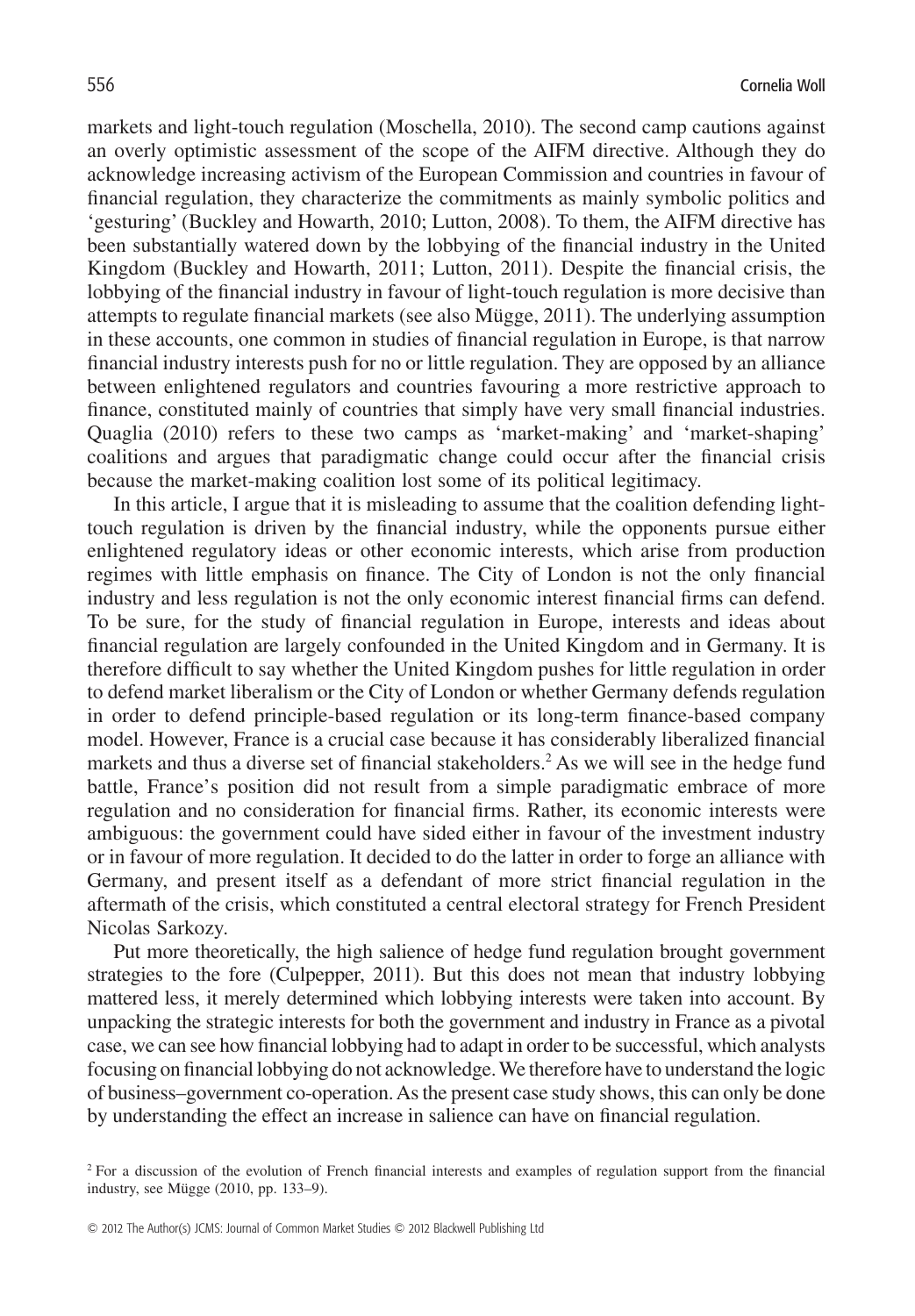The empirical account draws on a dozen qualitative interviews with industry representatives and policy-makers in Brussels and the Member States between December 2009 and April 2011, as well as primary documents such as legislative and policy documents and industry briefs.3 The article begins by presenting theoretical perspectives on EU financial regulation and discussing the importance of political salience. Then I show how the issue of hedge fund regulation has moved from an issue of low to high salience. After that, I lay out industry interests and their lobbying strategies, and concentrate on the objectives of governments. I then conclude by discussing the lessons of the case study in light of the initial hypotheses.

### **I. Theoretical Approaches**

Analyses of conflict over economic issues tend to emphasize either economic interests or ideas about regulation. I will briefly review the most common hypotheses from these two perspectives before turning to the issue of salience. Focusing on the change in salience helps to understand the particular interplay of government objectives and business lobbying in EU politics in general and of EU hedge fund regulation in particular.

# *Political Economy Perspectives*

Materialist accounts of financial regulation tend to consider the distribution of economic interests, the institutions aggregating such societal demands and the relative market size of a given country in order to understand what position the government will defend and to what extent it can impose its views in international negotiations (Frieden, 1991, 1999). This can be studied by analyzing the composition of economic activity within a country, but also by examining the institutional advantages of the socio-economic order more generally. The 'varieties of capitalism' literature draws attention to the institutions supporting the development of national production systems. It argues that governments will defend those policy regimes that protect the areas in which the country has gained a comparative institutional advantage (Crouch and Streeck, 1997; Hall and Soskice, 2001). Although it was originally developed for manufacturing, this perspective is increasingly applied to financial services (Busch, 2004; Fioretos, 2010) as it helps to understand national difference, which can turn out to be decisive for EU regulation. In particular, countries ally more easily with those that have established similar financial and economic institutions, which can lead to a 'battle of systems' at the European level (Story and Walter, 1997). Such reasoning underlies most analyses of inter-state bargaining in the EU and forms the backbone of Andrew Moravcsik's liberal inter-governmentalism (Moravcsik, 1998).

At the most basic level, countries that already have a flourishing hedge fund industry would be expected to oppose tighter regulation in order to keep investment firms from choosing more attractive (i.e., unregulated) locations. With a varieties of capitalism perspective, we would distinguish liberal market economies such as the United Kingdom or Ireland, which seek to protect their light regulatory approach, and countries with

<sup>3</sup> Interviews included officials from the European Commission, MEPs, representatives from the Member State governments and regulatory authorities, industry associations and lobbyists representing the affected sectors, as well as a public official from the United States Securities and Exchange Commission.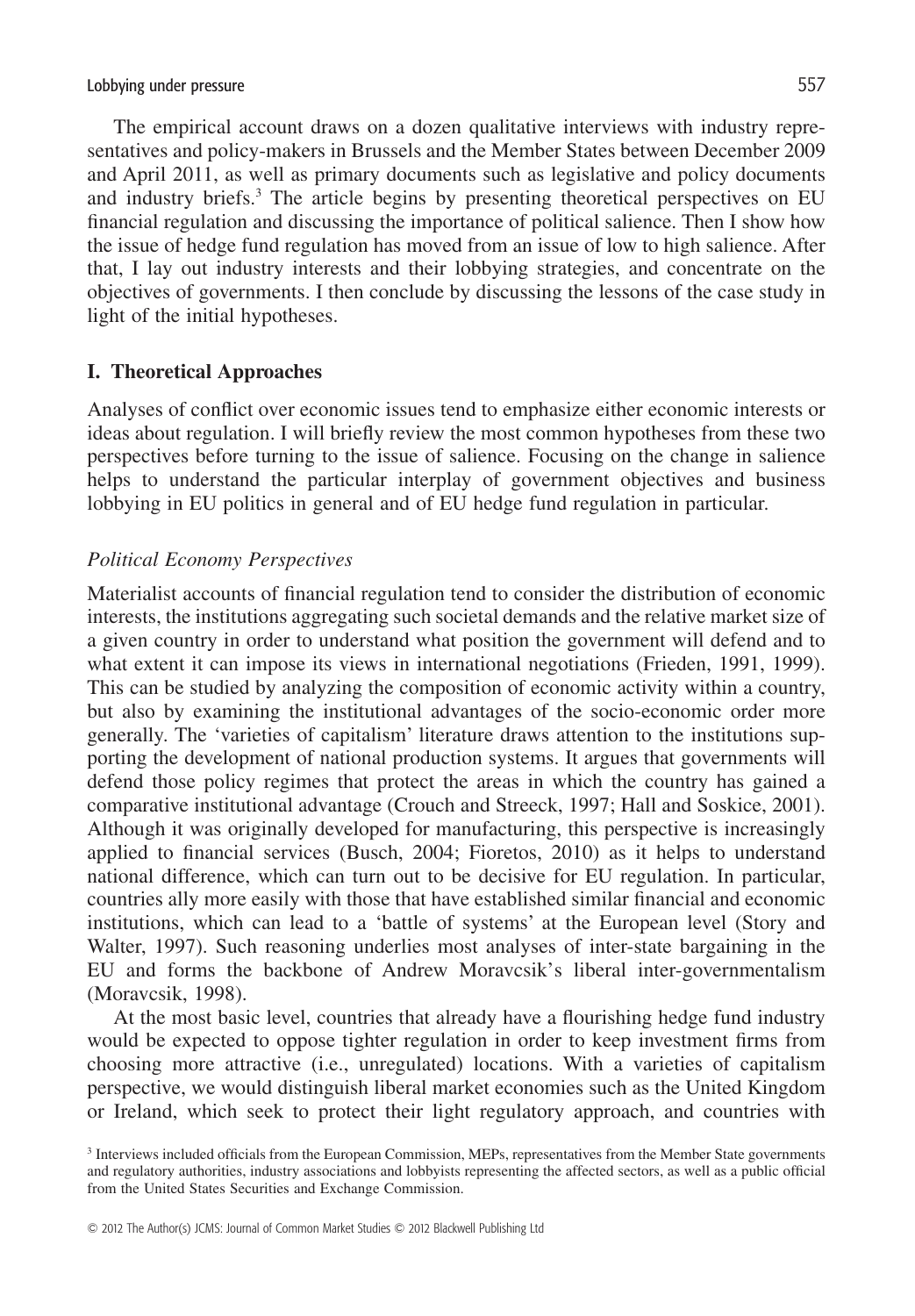co-ordinated market economies, such as Germany, that are more concerned about the role of finance in the transformation of their industrial structure. From such a systemic perspective, Germany should be very supportive of hedge fund regulation in order to shelter its companies from short-termist sources of finance. Other European countries fall somewhere between the United Kingdom and Germany, which represent the two extreme points of the spectrum. Moreover, this fault line should remain somewhat stable over time, as past decisions create institutional advantages for each model and will therefore be supported and defended by both private and public actors.

For our case study, a simple lobbying perspective and a varieties of capitalism perspective lead to rather similar predictions: we should see the United Kingdom pitted against countries such as Germany. The varieties of capitalism perspective gives us clues about why public decision-makers will feel that this is necessary for protecting the countries' comparative advantage and thus in the public interest, whereas lobbying perspectives suspect very partial and private interests to be at work. Both perspectives, however, are rather static and it is not clear what we should expect to happen in a country like France. The political economy perspective is thus somewhat ill-equipped to explain sudden change.

#### *Paradigm Changes*

Scholars have sought to explain change in financial regulation with respect to new ideas. In studies of transnational networks, several authors have pointed out that technical co-operation fosters cognitive convergence and shared understanding about the necessities of regulatory intervention (for example, Porter, 2005). In the European context, the analysis of regulatory paradigms requires paying particular attention to the European Commission and other supranational institutions such as the European Parliament (EP). Driven by an institutional self-interest to expand its mandate to sectors that were previously beyond its remit, the European Commission has turned out to be a key player in financial market integration (Posner, 2009).

A considerable number of Member States are also in favour of more intervention in financial market regulation, which Quaglia (2010) has termed the 'market-shaping' coalition. In the past, these actors faced a 'market-making' coalition defending liberal market principles, which dominated the EU approach to financial regulation (Posner and Véron, 2010). However, the recent financial crisis put into question these principles and gave new credence to the market-shaping coalition. In her analysis of EU hedge fund regulation, Quaglia (2011) points to this shift in ideas as the trigger for the AIFM directive in 2010. The effect of the crisis was to implicitly validate the market-shaping regulatory paradigm and to silence supporters of light-touch regulation. The focus on the role of ideas and paradigms has been central to the recently striving constructivist political economy in the field of international relations and helps to theorize how change can be produced by the crisis (Abdelal *et al*., 2010).

A purely ideas-based reading tends to overlook the economic motivations behind the pro-regulatory stances and provides an overly optimistic reading of the regulatory content of the directive. If the market-making coalition was proven right by the financial crisis, why was the directive substantially watered down from its original proposal (Lutton, 2011; Buckley and Howarth, 2011)?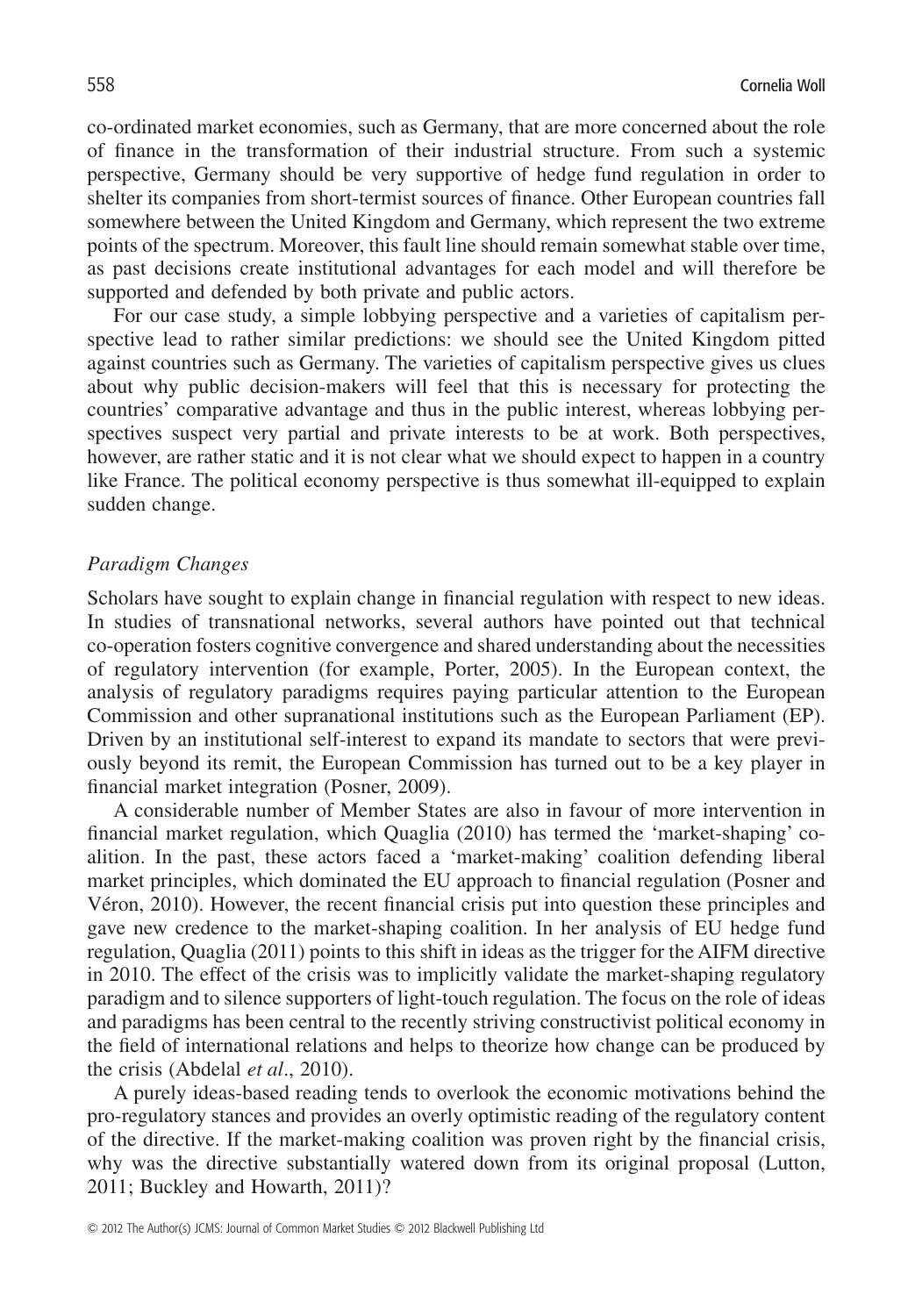### *Salience in EU Politics*

The financial crisis was important for EU hedge fund regulation, but not as an external shock that reshuffled the political equilibrium or silenced any group of stakeholders. Rather, it led to an increase in political salience, which affects both government action and industry lobbying. Understanding the role of salience therefore helps us to see how we can observe both the continuity of economic interests and an adaptation of business and government strategies.

'Salience' is defined as the importance citizens attach to a political issue. It thus refers to the degree of public attention and has important implications for voting behaviour and policy evolution (for example, Jones and Baumgartner, 2005). To begin with, governments are held accountable for policy decisions and will try to behave in a way considered favourably by their electorate. This often includes not siding with special interest groups. In EU politics, we would furthermore expect governments to insist on intergovernmental decision-making rather than leaving an issue to supranational institutions, as tends to happen on technical issues.

Interest group politics are also affected as salience increases. Schattschneider (1975) has pointed out that increasing public attention moves conflict between different stakeholders from the private to the public sphere. During this 'socialization of conflict', the original stakeholders tend to lose control over the terms of their dispute, which is why they have an interest in keeping conflict private. For a long time, financial regulation was handled as a matter of technical expertise dominated by elite groups, which has been criticized as 'esoteric politics' (Moran, 1986). Culpepper's (2011) contribution underlines that such business influence is strongest when salience is low, which he labelled 'quiet politics'. As salience increases, formerly influential business lobbyists are forced to seek alliances with other groups and persuade public opinion that their demands are also in the public interest. This requires adapting their position and language if they do not want to lose out against other stakeholders who appear to defend more legitimate positions that can help the government maintain its electoral support.

In contrast to a paradigm change, an increase in salience will only lead to marginal changes (Mügge and Stellinga, 2010). Governments assign greater importance to the legitimacy of the policy stances they defend and actively build coalitions to succeed in intergovernmental bargaining. The quest for legitimate policy stances implies that governments favour those business lobbyists that are compatible with their overall strategy. These considerations help us to see why countries that face a greater variety of industry interests can shift their positions as result of electoral and geopolitical considerations, as will be demonstrated for the case of France. However, countries, where the defence of a national model appeals even to the broader electorate, such as the United Kingdom and Germany, continue to behave as we would expect from a varieties of capitalism perspective.

# **II. From Quiet Politics to High Political Salience**

How did hedge funds move into the centre of public attention? Hedge funds especially developed in countries where securities markets already played a central role, such as,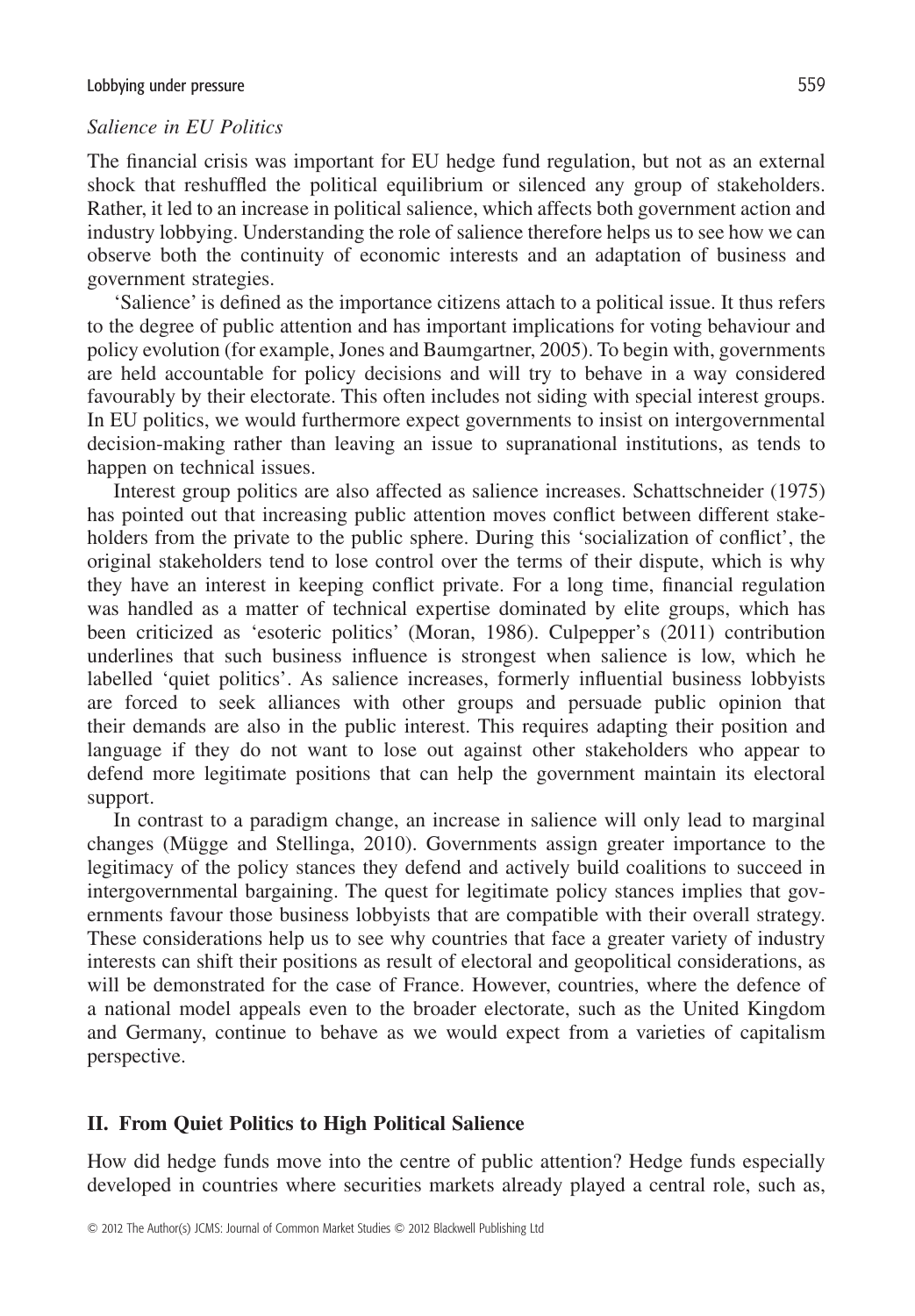most importantly, the United States and Britain.<sup>4</sup> In both of these countries, the regulation of hedge funds happened through *indirect* regulation. Rather than imposing registration or disclosure requirements on the hedge funds themselves, regulation applied to the counterparties. In the United States, hedge fund managers were explicitly exempt from oversight by the Securities and Exchange Commission (SEC) until recently, while British managers had to be accredited by the Financial Service Authority (FSA). In continental Europe, hedge funds were most often directly regulated through registration, disclosure and reporting requirements. In Germany, hedge funds, or more specifically the investment techniques they employed, were even prohibited until 2004. In comparison to the United States and the United Kingdom, the French and German hedge fund sector remains negligible to date (see Fioretos, 2010; IOSCO, 2009). Hedge funds went through a series of crises, but only the recent financial crises touched a sufficient number of countries in favour of regulating them more tightly and therefore increased the salience of hedge fund regulation at the European level.

# *Quiet Politics*

The public first became aware of the power of hedge funds in 1992, when a fund run by George Soros speculated against the pound sterling and eventually forced Great Britain to devalue the pound and leave the European exchange rate mechanism. During the Asian financial crisis of 1997–98, hedge funds arguably contributed to spreading the contagion. In 1998, the collapse of Long Term Capital Management (LTCM) threatened to bring down Wall Street, which was averted after the United States Federal Reserve Bank co-ordinated a US\$3.6 billion bail-out.

At that time, regulators began to scrutinize the industry, which had displayed a spectacular growth from 140 funds in 1968 to approximately 3,000 funds in 1998, managing between US\$200–300 billion in capital, and approximately US\$800 billion to US\$1 trillion in total assets (President's Working Group on Financial Markets, 1999, pp. 1–2). In particular the International Organization of Securities Commissions (IOSCO) and the Financial Stability Forum (FSF, later renamed Financial Stability Board, FSB) issued a series of principles, guidelines and recommendations (cf. IOSCO, 2009, p. 39). However, the reports rejected the call by some more critical countries to impose transnational regulation and reaffirmed an indirect model of hedge fund regulation that focused on the prime brokers providing the hedge funds with funding (see Fioretos, 2010, pp. 708–9). Both the United States and the United Kingdom remained committed to indirect regulation and engaged in only hesitant international co-ordination through the working groups of the FSF and IOSCO.

France and Germany, by contrast, favoured a direct regulation approach. In both countries, the 1990s and early 2000s were a period of significant financial market reform towards deregulation and the liberalization of financial services, but these moves were accompanied by calls for increasing oversight. In France, discussions most notably focused on the issue of a Tobin tax, which was to be levied on financial transactions. In Germany, the role of a British hedge fund in a battle to take over Deutsch Börse and the London Stock Exchange prompted the leader of the Social Democratic Party (SPD), Franz

<sup>4</sup> The fund itself is a legal entity separate from its manager and can be domiciled in another country. Most often, hedge funds are registered in offshore financial centres, which attract funds through tax exemptions or low regulatory requirements.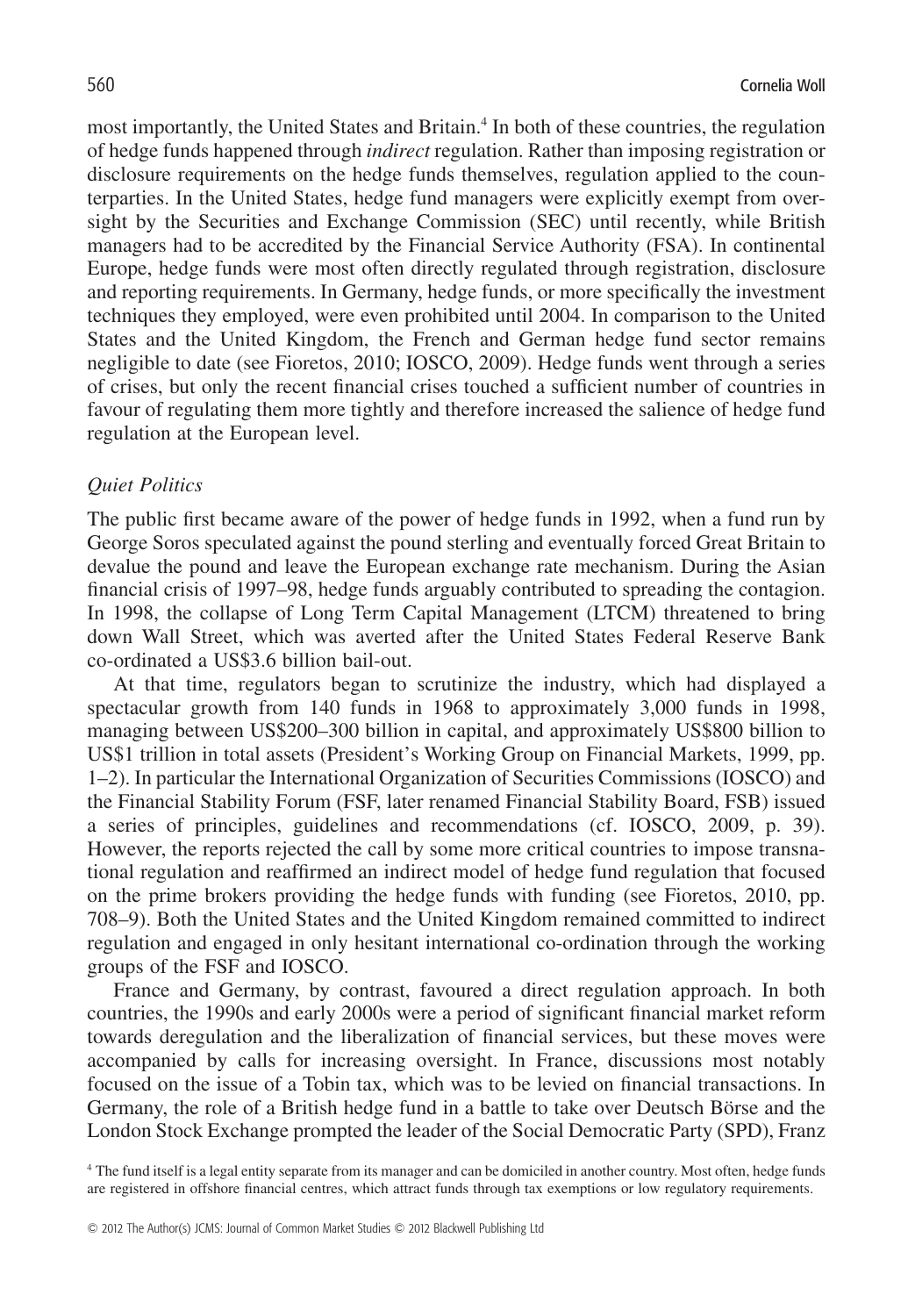Müntefering, to refer to hedge funds and private equity as 'locusts'. The intense debate that followed with regard to the long-term responsibilities of investors and the negative consequences of short-term finances deeply resonated with the German public. With French backing, newly elected Chancellor Angela Merkel vowed to push for a tighter regulatory regime for hedge funds and made this a central issue of the G8 summit Germany chaired in 2007 in Heiligendamm.

Simultaneously, the European Central Bank became involved in the issue of systemic risks posed by hedge funds and the EU began working on two directives in the early 2000s that directly touched upon the operation of the funds. First, it continued revising a directive for collective investments schemes such as mutual funds, the directive for Undertakings for Collective Investment in Transferable Securities (UCITS). UCITS are investment funds available to retail customers – that is, the general public, rather than large institutional investors. These mutual funds obtained a European passport through the UCITS directive, originally adopted in 1985, which continued to be revised throughout the 2000s in order to remove barriers to cross-border trade and specify the conditions of their operation. Second, the EU drew up a new directive on investor protection in 2004, the Markets for Financial Instruments Directive (MiFID), which also touched upon certain requirements for alternative investment. Moreover, members of the EP pressed for tighter regulation of hedge funds and private equity – most notably through the Rasmussen and the Lehne reports in 2008. However, Charlie McCreevy, the Irish Internal Market Commissioner, was concerned about the consequences of regulation for the investment industries and repeatedly declared that hedge funds would not be regulated by the EU. With the resistance of the United States and the United Kingdom, the momentum was insufficient for more than a series of principles, guidelines and recommendations. The industry was therefore able to propose a self-governance regime in order to avoid further regulation (IOSCO, 2009, p. 40; Fioretos, 2010).

### *Increasing Salience*

The financial crisis that unfolded in 2007 led to 'alarmed discovery' of the issue and created a new sense of urgency (Lutton, 2008, p. 168). Members of the G20 publicly acknowledged the limits of the self-governance regime in international finance at the London summit in April 2009. Furthermore, they decided to grant the responsibility of monitoring systemic risks associated with hedge funds to the successor of the FSF (G20, 2009).

Almost in parallel with the London summit of the G20, the European Commission published a proposal to regulate hedge funds and private equity firms through registration and disclosure requirements on all funds previously left outside of the UCITS directive of 1985. Despite the preceding consultation the Commission had launched and despite the staunch opposition of a substantial part of the industry to these regulatory ambitions, the proposal followed up on the Rasmussen and Lehne reports of 2008 and insisted upon the need for a harmonized direct regulatory regime to be applied across Europe (Commission, 2009a, b). Specifically, the Commission proposed that all alternative investment fund managers operating in the European market be subject to authorization and oversight according to commonly defined principles. In exchange, managers authorized to operate in one of the Member States would obtain a European passport enabling them to operate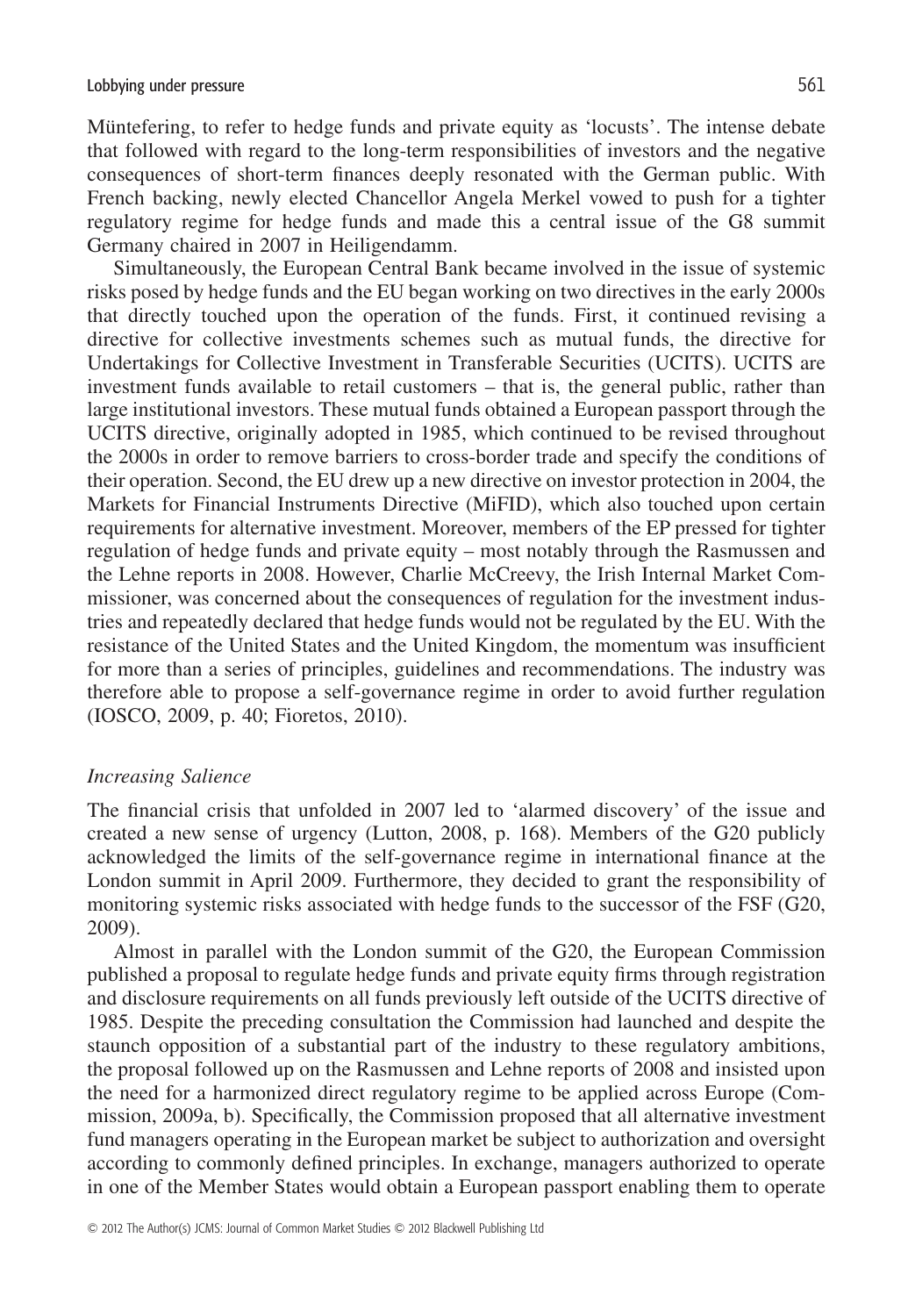#### Figure 1: Newspaper Coverage



*Source*: Lexis Nexis.

*Notes*: Articles containing the search term 'hedge funds'in British newspapers, French language press and German language press, which refer to the relevant groupings of major publications proposed by Lexis Nexis. Occurrences scaled against 2000 as base year.

anywhere in the European market without having to apply for additional authorization in the respective countries. Significantly, this passport would also be available for managers of funds domiciled in countries outside the EU.

The proposal, which was produced in record time according to most observers, was met with outcry from all sides. The investment industry and representatives from liberal market economies such as the United Kingdom and Ireland complained about the costly regulatory requirements and sometimes even entirely rejected the proposal. Observers from several continental countries were concerned about the limited scope of the directive and its implications for bringing in funds from offshore financial centres into the European market. In the intensive negotiations that followed, substantial revisions were introduced and the discussion came close to entirely breaking down in several instances. Hedge fund regulation had officially moved out of the realm of 'esoteric politics' and became a matter of intense public debate. Among other things, this increase in salience is visible by simply tracing the use of the word 'hedge fund' in newspapers (Figure 1). The increase in media attention is particularly visible in France, but also notable in Germany starting in 2007.

# **III. Economic Interests in European Alternative Investment**

What economic interests were at stake? Since financial industries had developed in several countries that were not previously liberal market economies, it is important to understand where the affected industries were located and to analyze their lobbying strategies.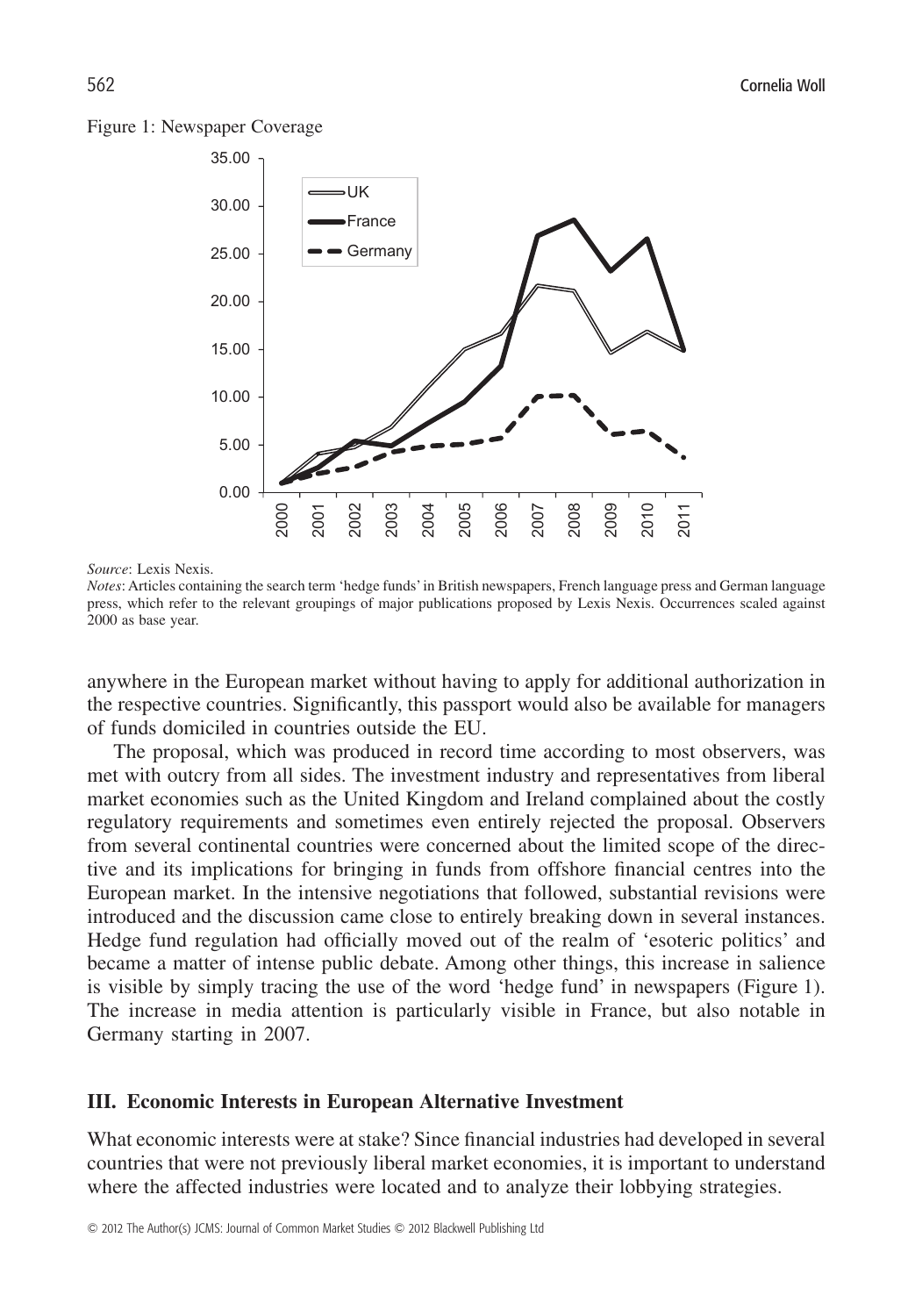#### *Stakeholders within and beyond the Hedge Fund Industry*

The hedge fund industry comprises several stakeholders: investors; the fund itself; the managers/advisers of the fund; and the prime broker/dealers, who provide lending to support leverage and facilitate short-selling, but also provide clearing and settlement of trades, and custodial services. In some cases, prime brokers can outsource services to separate custodians. Similarly, hedge fund managers can outsource administrative functions such as accounting or risk analysis to fund administrators. All in all, this implies that a considerable number of financial service activities are linked to the hedge fund industry (see Hardie and MacKenzie, 2007).

Within Europe, 76 per cent of hedge fund assets were managed out of London.<sup>5</sup> Other important locations include: Sweden (5 per cent), Switzerland (4 per cent), France (2 per cent) and the Netherlands (2 per cent). The funds themselves are predominately domiciled in offshore financial centres – most notably the Cayman Islands, followed by Delaware, the British Virgin Islands and Bermuda. Another 5 per cent of global hedge funds are registered in the EU, primarily in Ireland and Luxembourg (all figures from International Financial Services London, 2010).

The attraction of the United Kingdom for hedge fund management is linked to its concentration of related services. With approximately half of the European investment banking activity conducted through London, it is a central location for prime brokerage, but also administration, custody and auditing. However, among the largest hedge fund prime brokers, one can also find Deutsche Bank, and among hedge fund administrators, the French CACEIS Investor Services and the Fortis Prime Fund Solution, which is currently owned by the French bank BNP Paribas. Ireland is another important location for hedge fund administration.

Finally, many hedge funds in Europe have recently launched UCITS III-compliant fund vehicles, which they are allowed to distribute throughout Europe to retail clients. In other words, hedge funds not only offer institutional investors products, but have adapted to the regulated retail investor market in order to provide funds which qualify for the European UCITS passport. UCITS services under hedge fund management grew by an impressive 50 per cent in 2009, particularly in the United Kingdom, but also in France and Luxembourg (International Financial Services London, 2010). This development is significant because it implies that hedge funds are beginning to enter into competition with the traditional mutual fund industry, which is regulated since 1985 under the UCITS directive that prohibits both leveraging and short-selling. Second only to the United States at the global level, France is a prime location of UCITS funds both in terms of management and domicile. Some 23 per cent of European UCITS funds are managed in France, followed by Germany (20 per cent) and the United Kingdom (nearly 16 per cent). In terms of domicile, France comes in second with around 20 per cent of funds, after Luxembourg (*c*.26 per cent) (Association française de la gestion financière, 2010).

However, the AIFM directive is not just an issue for the hedge fund industry and its competitors. Indeed, one of the most central and most controversial decisions of the initial proposal was to address hedge funds through a directive covering *all* investment funds that were previously left outside the realm of EU legislation. The definition of the scope of the

<sup>&</sup>lt;sup>5</sup> The United States accounts for 68 per cent of the total industry in late 2009, followed by Europe with 23 per cent and Asia with 6 per cent.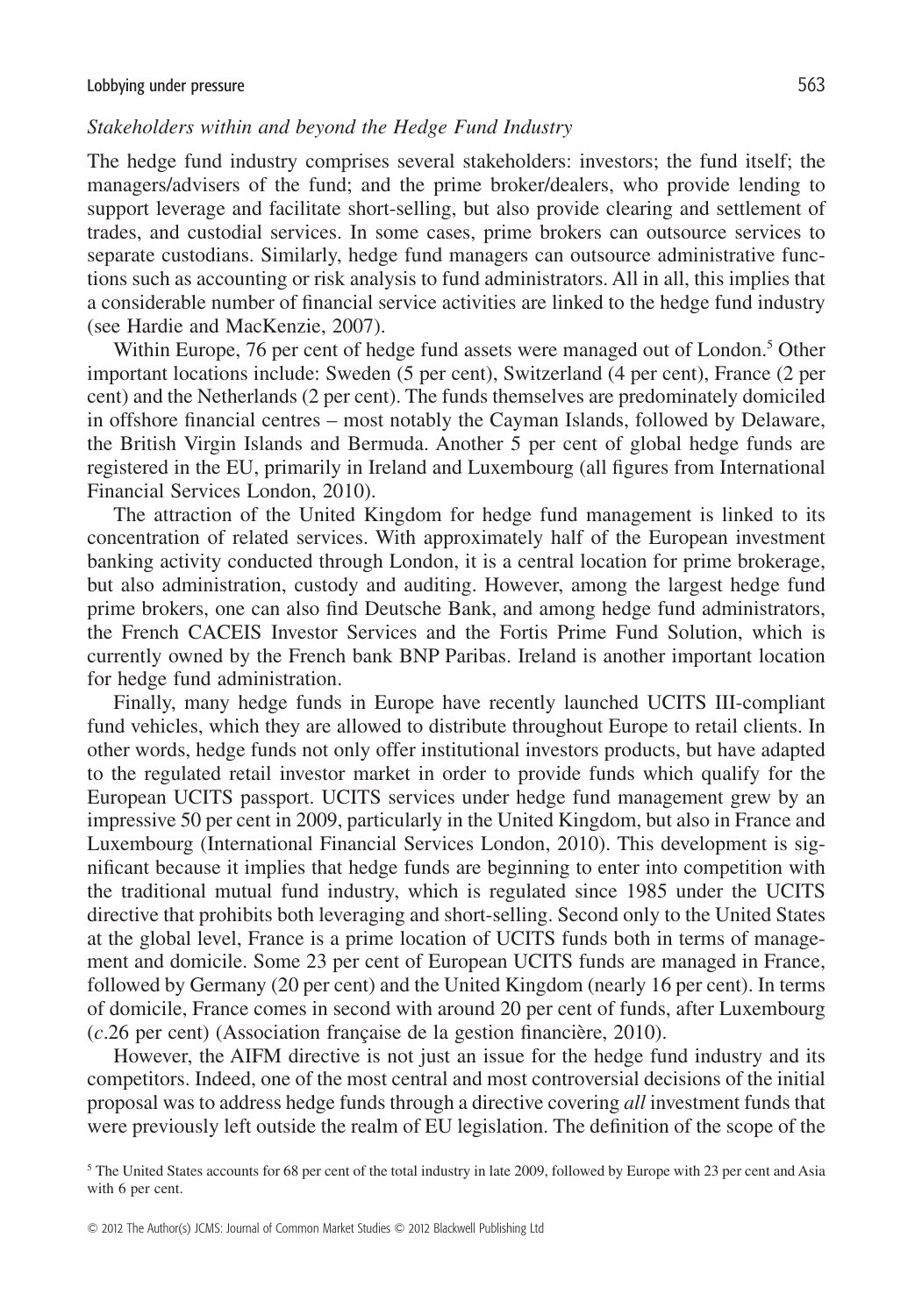AIFM directive is therefore a negative definition, seeking to cover 'the management and administration of any non-UCITS in the European Union' (Commission, 2009b, p. 6). While pension funds and non-pooled investment such as sovereign wealth funds were excluded, private equity and venture capital funds, real estate funds, commodity funds, infrastructure funds and other types of institutional funds would have to comply with the AIFM provisions. The private equity industry was especially concerned about the directive. Private equity firms, which provide funding for companies that are not publicly traded on stock exchanges, are mainly managed in the United Kingdom (12.4 per cent), but also in France (4.7 per cent), Germany (3.3 per cent) and Sweden (1.7 per cent) (TheCityUK Research Centre, 2010). In Germany, real estate funds also play an important role.

It is thus misleading to state that only the United Kingdom had considerable economic interests at stake because it is home to almost 80 per cent of the hedge fund industry. To be sure, the City of London had a stake in almost all aspects of the hedge fund industry, as well as all other affected investment funds, but France and Sweden also have important hedge fund activities, and all the more so if related services such as prime brokerage are included. As preferred locations for the registration of funds within Europe, Ireland and Luxembourg had an interest in keeping the hedge fund industry flourishing. If one includes private equity and other investment vehicles, the spread of economic stakeholders becomes even broader. The industries and firms that we would expect to lobby in support of light-touch regulation can thus been found in the United Kingdom, France and Germany. Further support would be likely from Sweden, Luxembourg and Ireland, if one considers industry stakes only.

However, what is mostly overlooked is that a specific branch of the investment industry was quite concerned about the growth in the unregulated investment sector: collective investment funds falling under UCITS. These funds had begun to enter into the hedge funds market, where they encountered competition from hedge funds offering UCITScompliant products. This implied that UCITS funds had a strong interest in assuring that this competition happened within the UCITS regulatory framework, wherein all market players would bear the same costs. UCITS funds are predominately located in France. In the following, I will argue that it is the political influence of the UCITS industry that was crucial for the French government's position – particularly its refusal to accept a European passport for third country funds.

#### *Lobbying Strategies*

Many members of the investment industry only realized how imminent EU regulation was when they read the first proposal of the European Commission in April 2009. Investment funds had become used to being unregulated and only paid partial attention to the consultation procedure the Commission had launched between December 2008 and January 2009. For the private equity industry in particular, the draft was a cold shower they did not expect because they had done their utmost to insist on being exempted from investment regulation (Interview with a business representative, Brussels, 4 March 2011).

In the period following the publication of the proposal, the chief executive officers of investment funds relied on their well-established ties with national politicians and insisted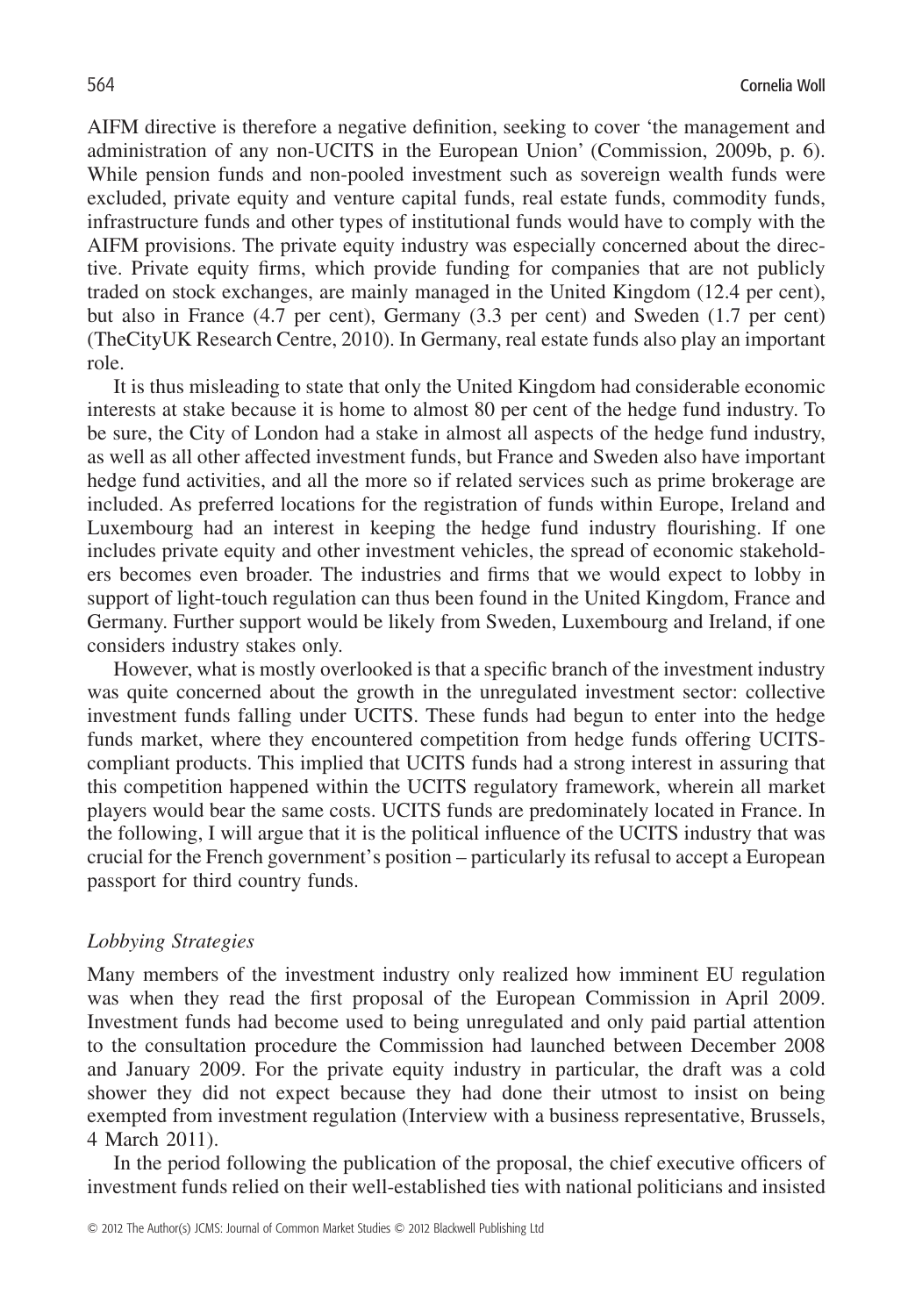on their most basic desire: to be exempt from the pending regulation. This initial lobbying period was somewhat awkward and unsuccessful at the European level. According to one representative:

[Within the EU] if you fail to convince at the technical and technocratic level, it does not help you to be friends with the finance minister of your country or to be able to stand on your head. [. . .] Knowledge of the procedure is very important. [The investment managers], taken individually, may be falcons, but taken together, they behaved like a bunch of frightened sparrows trying to stop a steam-roller. (Interview, Brussels, 4 March 2011)

It took a while for investment firms to get organized and begin to contribute constructively to the negotiations in order to limit the negative impact on their sector of activity. The private equity industry's lobbying strategy is quite illustrative of this development: its European association, the European Private Equity and Venture Capital Association (EVCA), withdrew an initial policy statement in which it had spoken out entirely against the proposal and began to support the idea of European harmonization in order to be able to shape the details of the directive (Interview, European Commission, Brussels, 10 March 2011).

Simultaneously, the national associations lobbied their ministries, regulators and national MEPs to gain support for the common position. British industry representatives from all concerned domains furthermore co-ordinated their lobbying in both London and Brussels and deployed a tremendous effort to shift the details of the draft as well as the general attitude in the EP, but also the Commission, towards an approach favouring light-touch regulation.

Still, the British industry was initially not very adept at taking collective action because they had never been the objects of substantial regulatory efforts. Firms could chose to be represented by the Alternative Investment Management Association (AIMA), the Association of Investment Companies (AIC) or the Investment Management Association (IMA), but membership is not obligatory, contrary to France, for example. A 2009 parliamentary report highlighted that the Hedge Fund Standards Board, which collectively defines industry standards through AIMA's voluntary code of conduct, only had 34 members out of 400 to 450 firms (House of Commons, 2009, p. 128). To ward off what was perceived to be a European attack on the British regulatory model, Her Majesty's Treasury, the FSA and industry mobilized in several working groups. As one public official explained:

Treasury held town hall meetings with hedge fund managers. You had guys worth hundreds of millions sitting on the floor because there was not enough space. They thought it would all be fine, that there was no way [the regulation] could happen. They would just shout or yell when we told them otherwise. (cited in Prabhakar, 2011, p. 23)

In contrast to these big investment funds, which only grasped the importance and functioning of the European policy-making process over the course of the negotiations in 2009 and 2010, the UCITS industry had already been playing the game since 1985. Having been active during several revisions of the UCITS directive, they monitored developments in Brussels much more closely and already had well-established ties at the national level with public officials working on EU regulation. This difference in EU public affairs experience would turn out to matter immensely since the UCITS industry was able to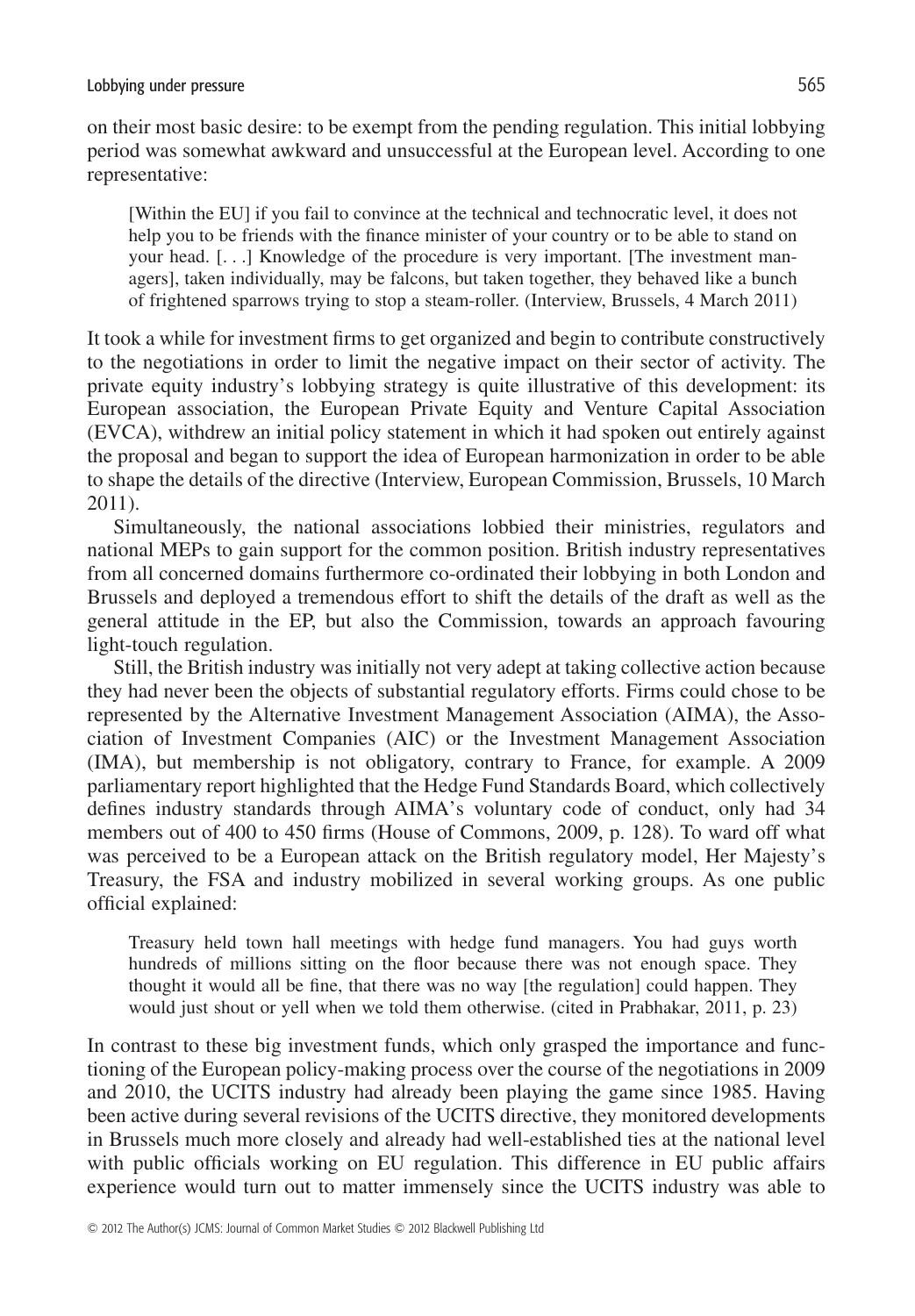make a very forceful case against some of the provisions of the AIFM directive early on (Interview with a business representative, Frankfurt am Main, 21 February 2011). According to one observer, the relationship between these funds and the French finance ministry explains the rigid position France defended throughout the negotiations. He argued:

[French Finance Minister] Lagarde and [other French representatives] took issue with third country passports, even though it was not the position of the banking and private equity industry, or of French investors. But a small portion of the UCITS industry ended up being in competition with hedge funds and was afraid that these would be exempted from the regulatory costs weighing on the UCITS industry. They therefore said 'If they get a passport, we are dead' and the government ran with it all the way. (Interview with a business representative, Brussels, 4 March 2011)

Indeed, a French public official declared himself to be puzzled by his government's position, since it '[did] not reflect the interests of the French investment industry, which looks much more similar to the British industry than one would be led to believe' (Interview, Paris, 25 November 2009). While the French government argued that its position was congruent with its battle against tax havens, which often host alternative investment funds, several observers doubt the validity of this argument. According to proponents of the proposal, including French MEPs like Jean-Paul Gauzès, it is more efficient to impose constraints on tax havens with a passport system than without one (Interview, Paris, 19 May 2011).

Why was a small portion of the French industry so efficient in its lobbying that it outweighed all other business interests in France on these issues and almost brought the AIFM negotiations to a standstill? In the following section, I will argue that we need to consider the governments' strategies and alliances on financial regulation more generally in order to understand which demands translated into the ones the Member States defended at the EU level.

# **IV. Government Objectives**

The French choice to defend the UCITS industry rather than other French banking or investment interests can be explained by President Sarkozy's concern about the upcoming 2012 election, which translated into a government strategy in international financial negotiations more generally. First, the UCITS concern about third country passports fit well with the government discourse against unleashed financial markets and tax havens and thus appealed potentially to the electorate. Second, France needed to build an alliance for international negotiations within the G20 and at the European level and made the strategic choice to side with Germany, which strongly advocated tight regulation. The Franco–German alliance on regulatory reform in international finance turned out to be crucial to the evolution in AIFM negotiations.

Germany had remained suspicious of hedge funds since it allowed their operation in 2004 and wished to tightly regulate them. The experience of the Deutsche Börse takeover and a general public mistrust towards alternative investment funds such as private equity, turned hedge funds into fertile ground for political activism in Germany. Nicolas Sarkozy, in turn, sought to capitalize on the financial crisis to become the founding father of a new financial architecture he intended to push under the French Presidency of the EU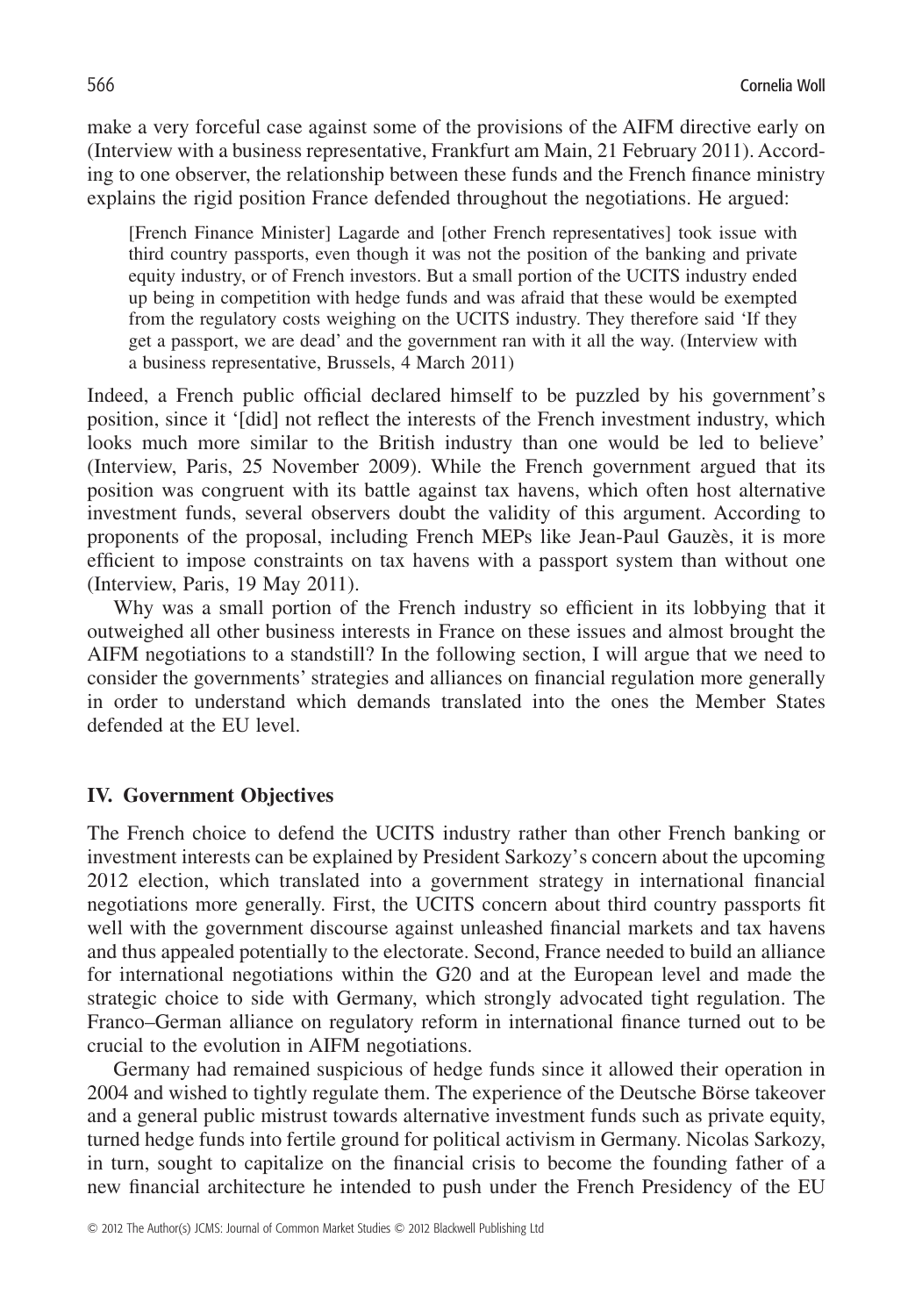in the second half of 2008, and later under the French Presidency of the G20 from 2010 to 2011, just months before the upcoming national election. Facing countries with a more light-touch tradition on financial regulation, the two governments made a pact to support each other in order to defend a pro-regulatory agenda against the Anglo-Saxon laissezfaire tradition. This general agreement fundamentally shaped alternative investment negotiations. According to a French government representative:

Ten years ago, we were like the Germans, but we have liberalized a lot recently [. . .]. But on [alternative investment] we do not argue against the German position for political reasons, which come from the highest level. President Sarkozy has asked us to support Germany all the way. (Interview, Paris, 25 November 2009)

The first person to succumb to the pressure of the Franco–German alliance was Internal Market Commissioner Charlie McCreevy. Initially, he had publicly declared that hedge funds would not be regulated under his leadership, and allegedly signalled to his staff that anybody working on such a proposal would be fired (Interview, cited in Prabhakar, 2011, p. 110). Yet as Commission President José Manuel Barroso faced re-election in 2009, the French and German governments indicated that progress on a hedge fund directive was important to obtaining their support. With similar signals from the EP, Barroso insisted that a proposal be ready as soon as April 2009. As a result of these political imperatives, a proposal was produced in record time and without much exchange with national officials after the official consultation in January 2009. The inspiration for much of the original text came from existing European directives – in particular UCITS and MiFID – in the interest of saving time. This explains why even supporters of the regulation were disgruntled when they read the first draft (Interview, Paris, 10 December 2009). Arguing that British mistrust was partly unjustified, a French official underscored that: '[The British were] convinced that France [was] behind this directive, but I can assure you that it came from DG Market, maybe with some help from the Germans' (Interview, Paris, 25 November 2009).

Most importantly, German government representatives were concerned about the effects of alternative investment on the company structure and corporate governance regime of German firms. They therefore wanted the most comprehensive regulation possible to ensure that any type of investment would not threaten co-decision procedures and worker rights. France might have not been behind hedge fund regulation in general, but it did have strong opinions when it came to the details. A European solution was advantageous because the UCITS blueprint that was copied into the AIFM proposal reflected many of the particularities of the French market. However, the French were very concerned about the third country passport, the negative effects of which had been highlighted by their UCITS industry. Throughout the 18 months of negotiations and the 18 trialogues between the Commission, the Council and the EP, this issue turned into the most important bone of contention. The French showed no intention of opening the European market to offshore funds – a position that effectively made the proposal unacceptable to British industry.

After repeated stalemates in July, September and October 2010, it became clear that France was isolated in its opposition to the third country passport in the Council. And yet, in the run-up to an Ecofin Council, the under-secretary who was supposed to represent Germany got a call from Finance Minister Wolfgang Schäuble, who insisted: 'I promised Christine Lagarde that you will not isolate her' (Interview, Brussels, 4 March 2011). In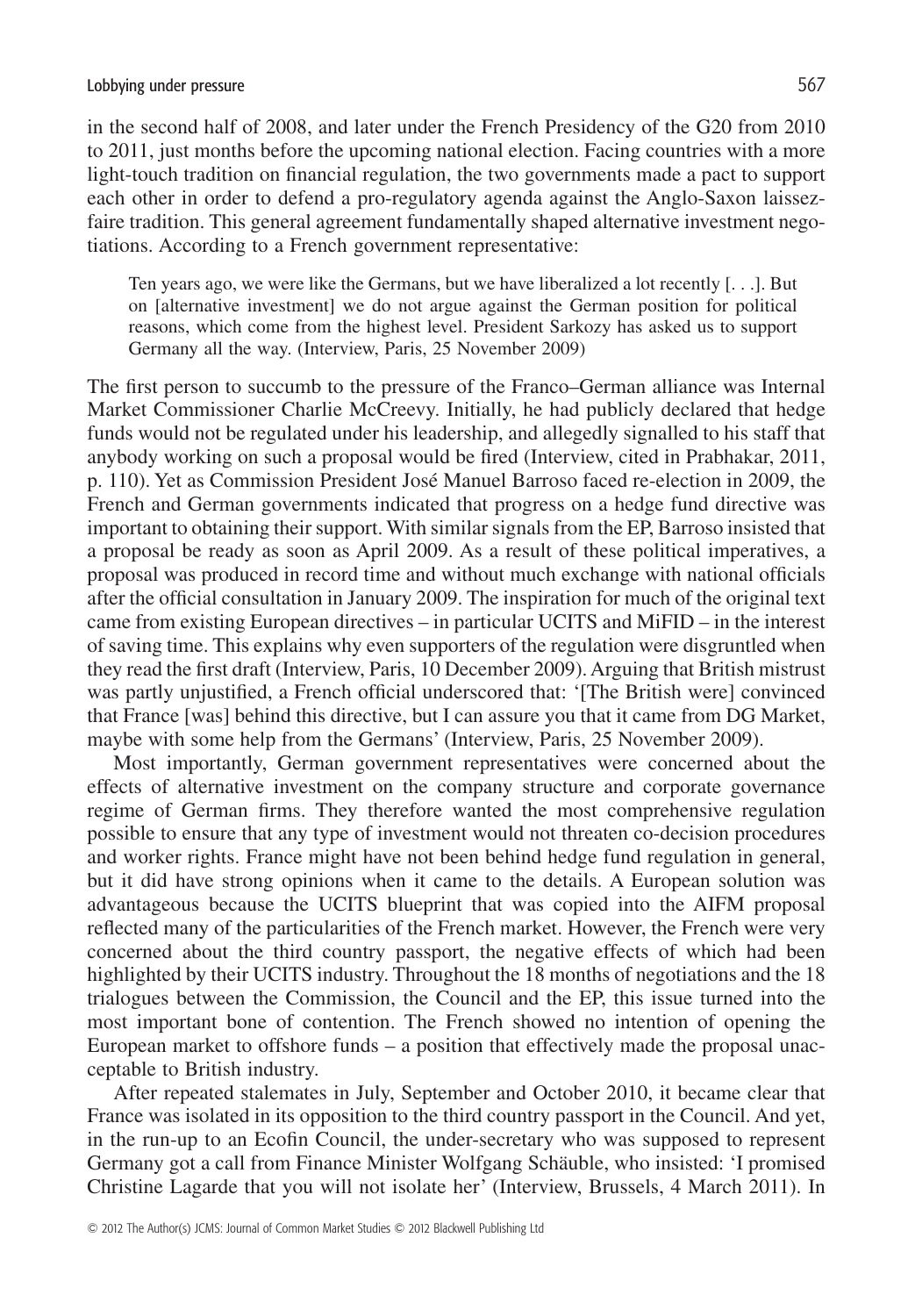spite of their doubts about the substance of the French position, the Germans thus afforded France some extra time to propose a last compromise, which suggested that the new European Securities Market Authority (ESMA) should be charged with the licensing of third country fund access to the EU market (EurActiv, 2010a). The British refused to grant such powers to a European authority and even American Secretary of the Treasury Timothy Geithner intervened by writing to French Finance Minister Christine Lagarde to warn about the consequences of French protectionism.

With strong opposition from the United Kingdom and German support waning, the French finally decided to accept a compromise that allowed third country access and left it up to national regulators to grant third country funds access. In exchange, the United Kingdom accepted delaying access for third country funds until 2015. Moreover, ESMA was charged with drawing up the requirements these funds would have to fulfil, and it is expected to settle disputes between national regulators if they disagree on the eligibility of a given fund (EurActiv, 2010c).

This final agreement was reached on 26 October 2010, leading to adoption by the EP on 11 November, just in time to present the new EU regulatory framework at the G20 meeting in Seoul on 12 November, before it was approved by the Council of Ministers on 17 November. The EP had proposed substantial changes to the initial proposal, tabling a total of 1,690 amendments! This unusually high number was necessary, according to MEP and directive rapporteur Jean-Paul Gauzès, in order to build support from both camps: those who insisted on the need for more control and those who pointed to the attendant costs for affected industries (Interview, Paris, 19 May 2011). To bring the hastily written draft in line with the realities of different alternative investment funds, he held 198 meetings with industry representatives (Serrouya, 2010). The European Commission official following the directive admits he stopped counting after the number of meetings reached 150 (Interview, Brussels, March 2011).

The directive came into force in January 2011. From that date, each Member State has two years to transpose the directive into national law, with the assistance of the ESMA, which will provide advice on the most appropriate implementation measures for the 210 pages of the directive. This means that the directive is effective only in January 2013. The passport for third country funds and managers will become available after an additional two-year transition period, in January 2015.

The final hedge fund compromise reflected the intense bargaining among the EU member countries, dominated by the stances of Germany, France and the United Kingdom. The final text is significantly less ambitious than the original Commission proposal. Under the Swedish Council Presidency in late 2009, some of the most controversial elements were removed, including a leverage cap on funds, or became less stringent (for detailed discussion, see Buckley and Howarth, 2011). Although the existence of the AIFM directive testifies to the desire to reach previously unregulated parts of the financial industry, it is thus difficult to argue that the directive can be explained by a paradigm shift towards more regulation. Rather, it represents a minute compromise between Member States and their industries.

As with most political compromises, none of the negotiators obtained what they initially sought, but the directive succeeded in creating a single market for alternative investment funds. While the United Kingdom had to accept that alternative investment would be regulated at the supranational level, France did not succeed in excluding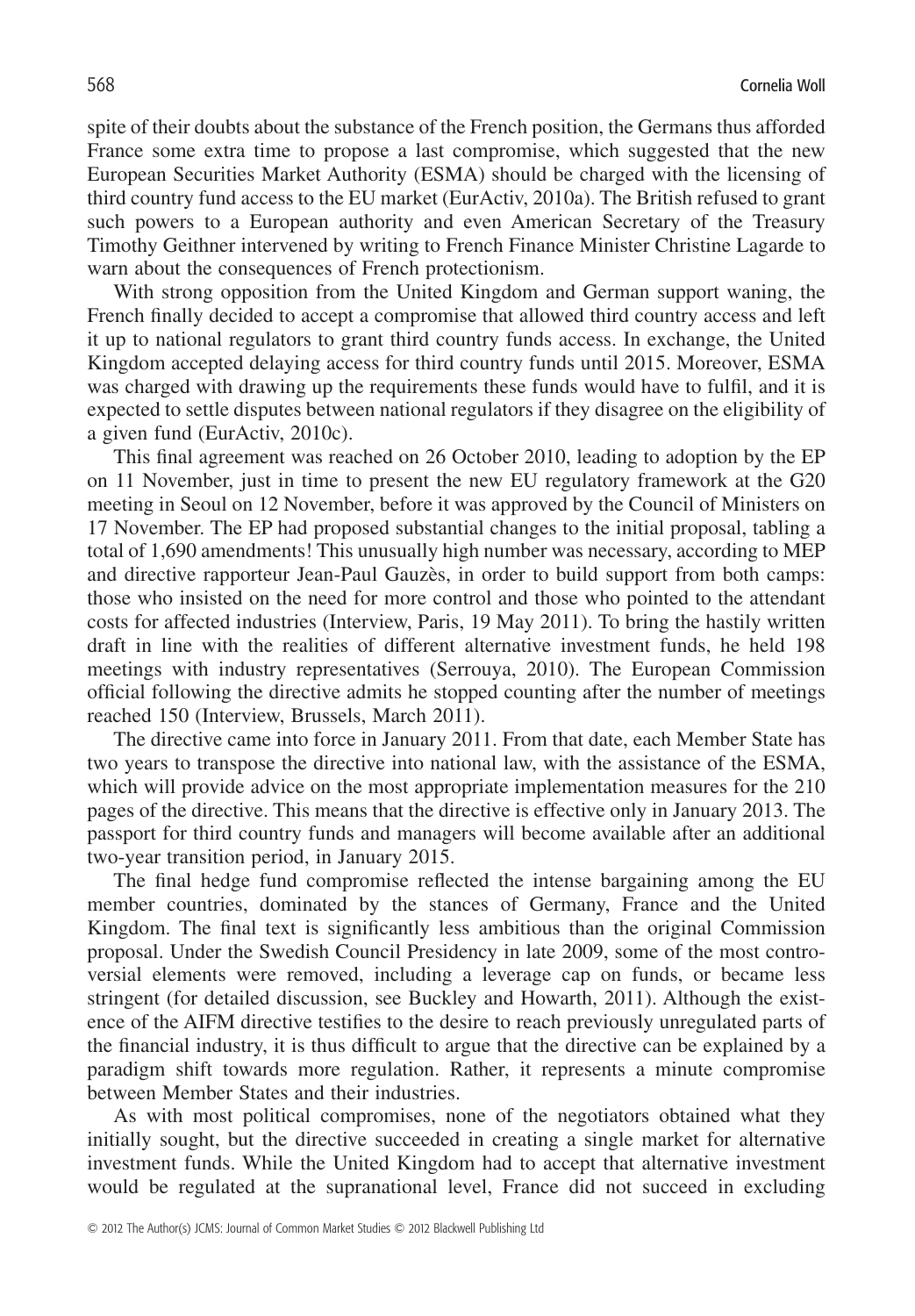offshore funds from the European market. However, the fund industry in London now has the advantage of providing a one-stop regulatory shop for all operations in the European market. France in turn obtained a regulatory framework for institutional investment that looks quite similar to the one it initially helped to shape for the retail mutual funds market. Despite the insistence of the French government, the origin of funds is not an issue as long as they comply with the regulatory requirements imposed on hedge fund managers. For the German government, any encompassing regulation is satisfactory as they have the least amount of their industry's economic interests at stake. Concerned with the preservation of the German corporate model, German MEPs most notably affected issues such as asset stripping (the selling off of capital immediately after buying equity), which was a central issue for private equity firms. Regulating asset stripping reduces the attractiveness for private equity firms to buy a company in order to sell off its assets and make a quick profit (EurActiv, 2010b).

# **Conclusions**

The AIFM directive is neither the result of simple interest-based politics, nor of a paradigm change towards tighter regulation. To be sure, different parts of the financial industry were decisive for the evolution of the negotiations and the final compromise. This was the case in the United Kingdom, which sought to defend the comparative advantage of the City of London. Similarly, Ireland or Luxembourg defended the interests of their investment industries in order to protect their economic activities. The behaviour of countries with important investment activities and a tradition of liberal market economies is thus in line with political-economic predictions. Likewise, the policy stances defended by the German government are quite comprehensible from a varieties of capitalism perspective, which underlines the importance of company finance for the German industrial model.

The puzzle is the position of France. Despite considerable investment activities and large commercial banks active in alternative investment, the French government defended a very conservative stance that almost brought negotiations to a standstill. By studying the lobbying behaviour of French industry, it becomes possible to see that the French position was not just a rhetorical commitment to tighter financial regulation, it also sought to protect the interest of the domestic UCITS industry which feared competition from hedge funds in their sector.

What explains the choice of the French government to side with the UCITS industry is the effect of high political salience on policy-making, which brings government strategies to the forefront. In the strategic interactions that followed, the French position resulted from the fact that it was compatible with both public and private objectives as well as international alliance considerations. First, the UCITS position allowed France to keep up a pro-regulation rhetoric that was important for the electoral ambitions of French President Nicolas Sarkozy. Second, it was compatible with the French desire to forge an alliance with Germany in order to counter the US–UK alliance in international and EU negotiations. However, the opposition to third country passports is in itself not a necessary element of tighter regulation. This becomes evident when one studies the German lack of interest for the issue. It is thus important not to confuse the adaptation of political strategies under high salience with paradigmatic change.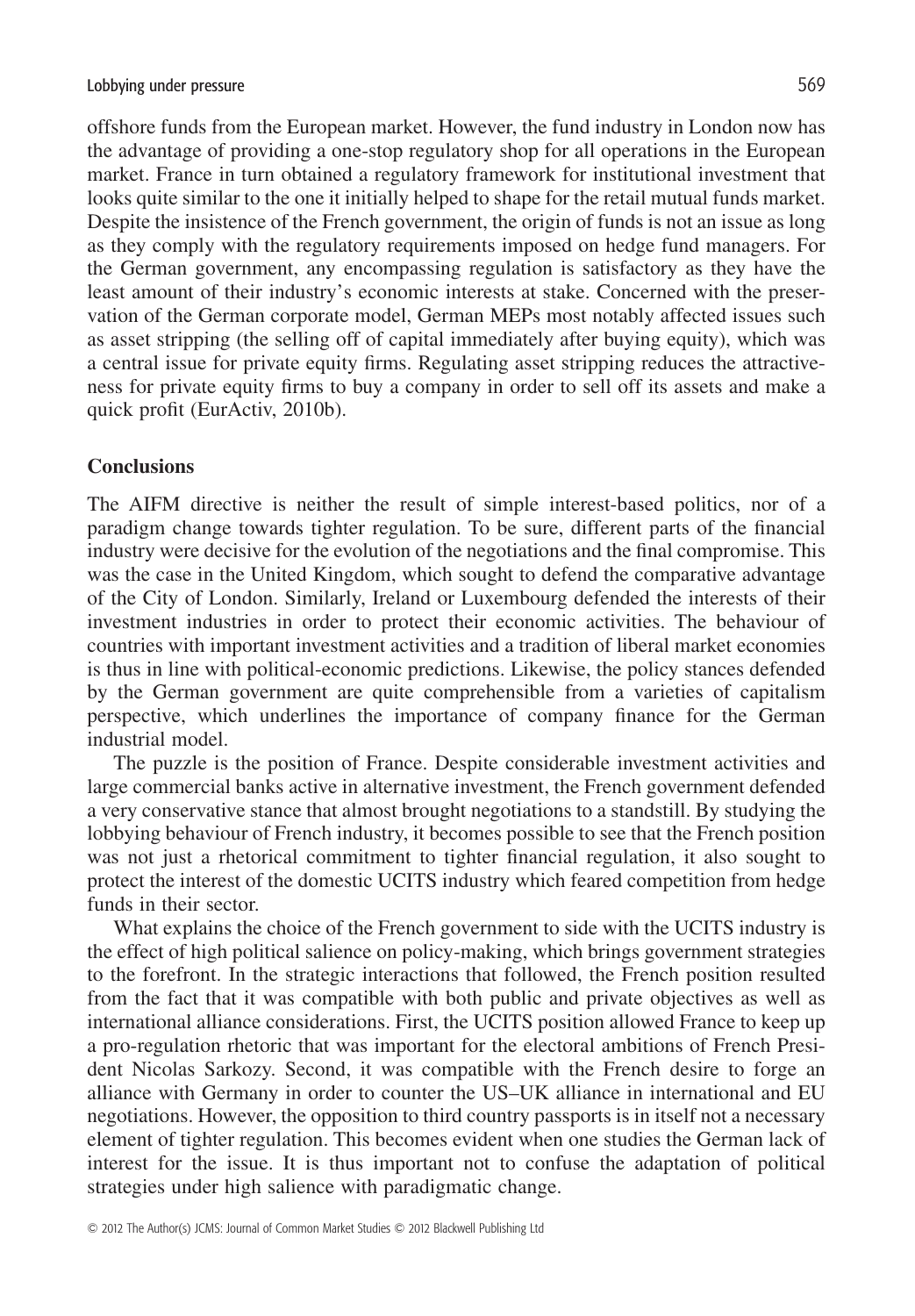To summarize, the financial industry is crucial in European financial regulation, and not just in order to understand the position of those pressing for more permissive governance. However, we cannot understand which interests will eventually be represented if we do not take into account the government's strategy, which shifts markedly once an issue moves from low to high salience. The case study thus illustrates how initially static political economy set-ups evolve over time. As Fioretos (2010) has underlined, the distribution of economic interests does not predetermine government stances. Instead, the timing and sequence of negotiations create feedback loops, which can favour some domestic interests over others. As a consequence, 'variation in states' preferences over existing institutional bargains will depend on which interest groups have succeeded in becoming embedded in the relevant regulatory decision-making structure' (Farell and Newman, 2011, p 620). Studying business–government relations – in particular in highly politicized issue areas – shows that politicians have some discretion over the economic interests they will take into account and the ones they will choose to ignore for electoral or geopolitical reasons.

*Correspondence*: Cornelia Woll Sciences Po Max Planck Sciences Po Center 27 rue Saint-Guillaume 75337 Paris Cedex 07 France email: cornelia.woll@sciences-po.fr

### **References**

- Abdelal, R., Blyth, M. and Parsons, C. (eds) (2010) *Constructing the International Economy* (Ithaca, NY: Cornell University Press).
- Association française de la gestion financière (2010) *L'industrie française de la gestion d'actifs*. Available at: «http://www.afg.asso.fr/index.php?option=com\_docman&task=doc\_download& gid=1686&Itemid=82&lang=fr».
- Buckley, J. and Howarth, D. (2010) 'Internal Market: Gesture Politics? Explaining the EU's Response to the Financial Crisis'. *JCMS*, Vol. 48, No. 1, pp. 119–41.
- Buckley, J. and Howarth, D. (2011) 'Internal Market: Regulating the So-Called "Vultures of Capitalism" '. *JCMS*, Vol. 49, No. S1, pp. 123–43.
- Busch, A. (2004) 'National Filters: Europeanization, Institutions and Discourse in the Case of Banking Regulation'. *West European Politics*, Vol. 27, No. 2, pp. 310–33.
- Commission of the European Communities (2009a) 'Feedback statement: summary of responses to hedge fund consultation paper'. DG Market Services Working Document, 12 March.
- Commission of the European Communities (2009b) 'Proposal for a directive of the European Parliament and of the Council on alternative investment fund managers'. *COD*2009/0064, 30 April.
- Crouch, C. and Streeck, W. (eds) (1997) *The Political Economy of Modern Capitalism: Mapping Convergence and Diversity* (London: Sage).
- Culpepper, P.D. (2011) *Quiet Politics and Business Power: Corporate Control in Europe and Japan* (New York: Cambridge University Press).
- EurActiv (2010a) 'English Papers Lead Campaign to "Ditch The Directive" '. *EurActiv*, 8 February.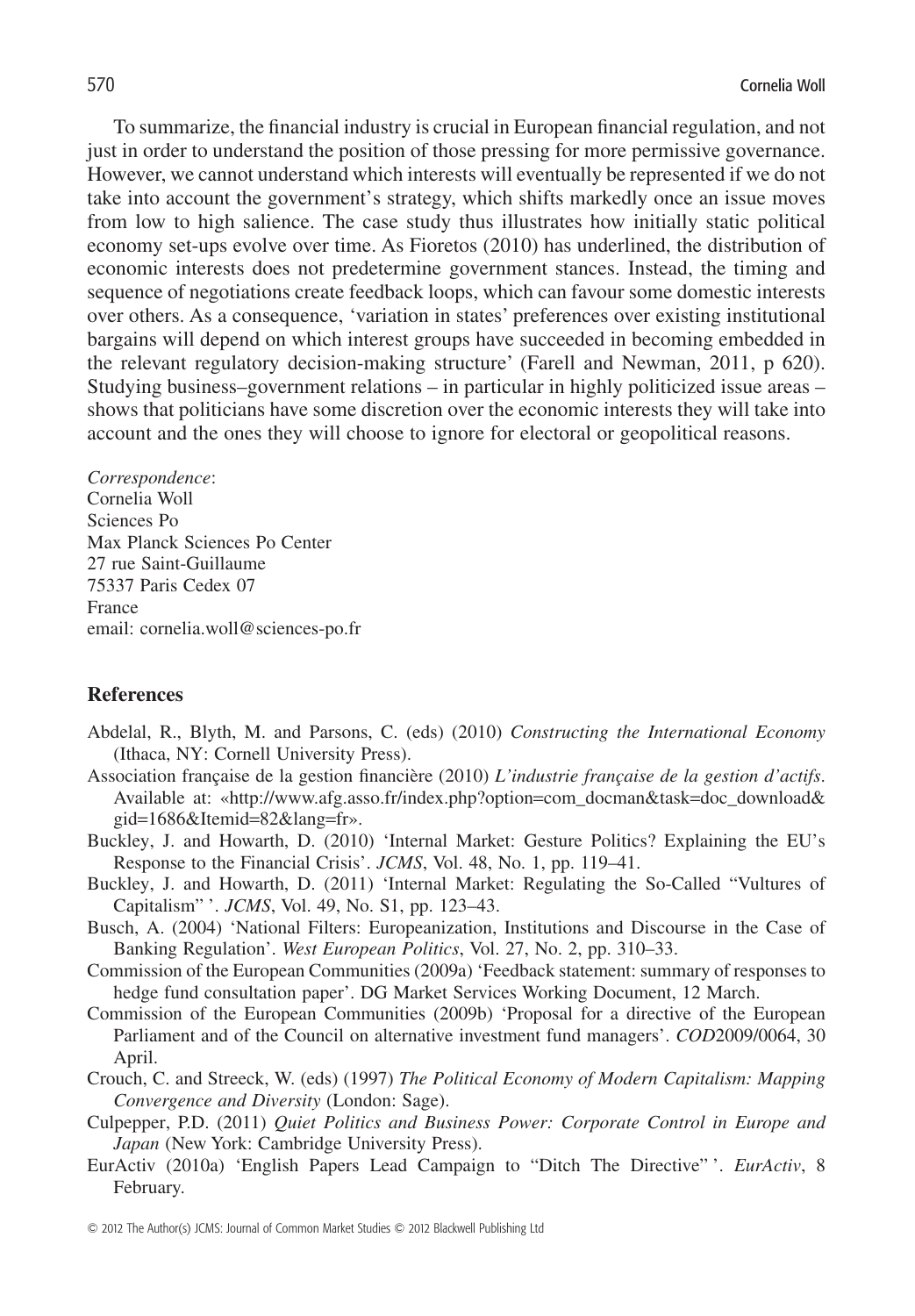- EurActiv (2010b) 'EU Agrees "Imperfect" Deal to Regulate Hedge Funds'. *EurActiv*, 27 October.
- EurActiv (2010c) 'Paris Attempts Last-Ditch Power Grab on Hedge Funds'. *EurActiv*, 29 September.
- Farell, H. and Newman, A. (2011) 'Making Global Markets: Historical Institutionalism in International Political Economy'. *Review of International Political Economy*, Vol. 17, No. 4, pp. 609–38.
- Fioretos, O. (2010) 'Capitalist Diversity and the International Regulation of Hedge Funds'. *Review of International Political Economy*, Vol. 17, No. 4, pp. 696–723.
- Frieden, J. (1991) 'Invested Interests: The Politics of National Economic Policies in a World of Global Finance'. *International Organization*, Vol. 45, No. 4, pp. 425–51.
- Frieden, J. (1999) 'Actors and Preferences in International Relations'. In Lake, D.A. and Powell, R. (eds) *Strategic Choice in International Relations* (Princeton, NJ: Princeton University Press).
- G20 (2009) *The Global Plan for Recovery and Reform*, 2 April. Available at: «http://www.g20.org/ Documents/final-communique.pdf».
- Hall, P.A. and Soskice, D. (2001) *Varieties of Capitalism: Institutional Foundations of Comparative Advantage* (Cambridge: Cambridge University Press).
- Hardie, I. and MacKenzie, D. (2007) 'Assembling an Economic Actor: The *Agencement* of a Hedge Fund'. *Sociological Review*, Vol. 55, No. 1, pp. 57–80.
- House of Commons (2009) *Banking Crisis. Volume I: Oral Evidence*. Sessional Papers 2008–09, Treasury Committee. Available at: «http://www.publications.parliament.uk/pa/cm200809/ cmselect/cmtreasy/144/144i.pdf».
- International Financial Services London (2010) *Hedge Funds 2010*, April. Available at: «http:// www.thecityuk.com/media/2358/Hedge\_Funds\_2010.pdf».
- International Organization of Securities Commissions (IOSCO) (2009) *Hedge Funds Oversight: Consultation Report*, March. Available at: «http://www.iosco.org/library/pubdocs/pdf/ IOSCOPD288.pdf».
- Jones, B.D. and Baumgartner, F.R. (2005) *The Politics of Attention: How Government Prioritizes Problems* (Chicago, IL: University of Chicago Press).
- Lutton, D. (2008) 'The European Union, Financial Crises and the Regulation of Hedge Funds: A Policy Cul-de-Sac or a Policy Window?' *Journal of Contemporary European Research*, Vol. 4, No. 3, pp. 167–78.
- Lutton, D. (2011) 'International Financial Regimes and EU Financial Market Regulation: The Case of Hedge Funds'. Unpublished manuscript.
- Moran, M. (1986) 'Theories of Regulation and Changes in Regulation'. *Political Studies*, Vol. 34, No. 2, pp. 185–201.
- Moravcsik, A. (1998) *The Choice for Europe: Social Purpose and State Power from Messina to Maastricht* (Ithaca, NY: Cornell University Press).
- Moschella, M. (2010) 'Back to the Drawing Board: The International Financial Architecture Exercise'. *Review of International Political Economy*, Vol. 17, No. 1, pp. 155–71.
- Mügge, D. (2010) *Widen the Market, Narrow the Competition: Banker Interests and the Making of a European Capital Market* (Colchester: ECPR Press).
- Mügge, D. (2011) 'Limits of Legitimacy and the Primacy of Politics in Financial Governance'. *Review of International Political Economy*, Vol. 18, No. 1, pp. 52–74.
- Mügge, D. and Stellinga, B. (2010) 'Absent Alternatives and Insider Interests in Post-Crisis Financial Reform'. *dms – der moderne staat – Zeitschrift für Public Policy, Recht und Management*, Vol. 2, pp. 321–38.
- Porter, T. (2005) *Globalization and Finance* (Cambridge: Polity Press).
- Posner, E. (2009) *The Origins of Europe's New Stock Markets* (Cambridge, MA: Harvard University Press).

© 2012 The Author(s) JCMS: Journal of Common Market Studies © 2012 Blackwell Publishing Ltd